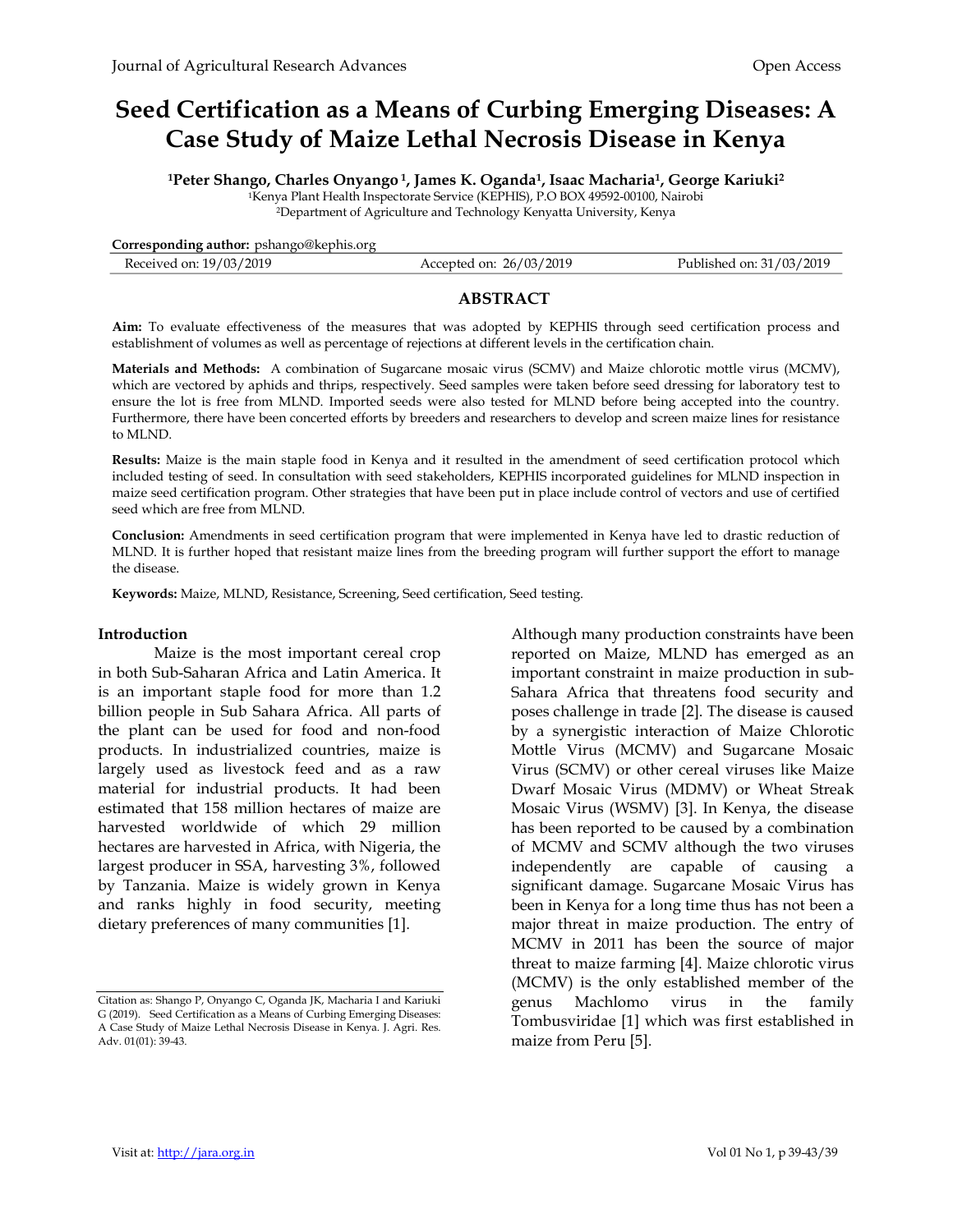# Mlnd Transmission

MLND which is a combination of Sugarcane mosaic virus (SCMV) and Maize chlorotic mottle virus (MCMV), are vectored by aphids and thrips, rootworms and leaf beetles, respectively. Severe infection has been reported in areas where maize is grown continuously due to continuous availability of inoculum. The build-up of vector that transmits the virus is also evident during continuous cropping. MCMV has been reported to survive in maize residues in the field for long [6]. MCMV has also been reported to be either seed-borne where seed produced from infected plant may carry the virus or seed-transmitted. Although a seed transmission rate of 0.3% has been reported [6,7]. The effect is severely amplified when the small inoculum is taken up by vectors in the field. There has been no quantitative assessment of seed transmission of MCMV that has been published recently but evidence in Eastern Africa so far indicate that these virus among others can be carried through seed more so where seed production fields had high incidence of MCMV. A small source of inoculum of the virus in the field either from the seed surface contamination or seed-borne will have a severe effect in the entire field when the vectors takes up the virus and spread the virus in wider areas especially where no proper phytosanitary measures has been established to control the vectors. Whether the virus occurs on the outer surface of the maize seed or inside the maize seed, chances of the virus being transmitted to the new generation of crop in the field stand high [8].

# Mlnd Free Seeds Production

In Kenya, a concerted effort was initiated by the government through various institutions including both governmental and nongovernmental bodies. Their target was to find ways of curbing the MLND menace that was threatening maize production. The team involved included higher learning institutions, research organizations, Ministry of Agriculture and KEPHIS. Among many strategies that were adopted, disease free seed production was taken up as one of the most viable target to ensure the disease cycle interrupted. This led to amendments in maize seed field inspections guidelines. MLND was given a higher weight and priority in scoring during inspection with a 0% tolerance level being adopted for field and laboratory stages [9]. Seed dressing with appropriate systemic insecticides was also recommended for the control of vectors. Seed dressing was strategically scheduled to be done after final laboratory results have been released so as to minimize loss where the seed lot is tested and found positive. Such lots were recommended for milling to reduce the losses incurred by the seed companies. Rejection during field inspection would enable the seed company to make a decision on whether the seed crop could be converted to commercial crop or even the maize could be sold for consumption while still green in the field.

KEPHIS has been utilising these strategies to ensure MLND free seeds are availed to the market for both imported and locally produced seeds. Since as a general rule, the quality of your input ultimately determines the final yield, planting healthy, certified and treated seeds is generally the first step in production of healthy crop [10]. When MCMV virus is introduced through seed to an area where it is has not been previously known to occur, the insect vectors immediately picks up the small inoculum and spread the virus rapidly if the virus is not diagnosed and infected crops rogued in time. In the long run, the virus will establish itself and management at later stages becomes difficult to achieve. In order to curb this menace, KEPHIS has from its mission of ensuring quality agricultural input strived to ensure that all maize seeds passes through rigorous tests to ensure the final quality that will reach the farmers is of high quality and disease free [8]. The major objective of this work was to ascertain whether the measures that were adopted by KEPHIS through seed certification process are effective. The volumes as well as percentage of rejections at different levels in the certification chain were also established.

## Materials and Methods

This work has mainly relied on the general operations carried out in KEPHIS especially Nakuru Regional office to curb the spread of MLND. Activities were ranging from site selection, seed treatment, field inspections and laboratory testing. Most of the field activities observed during this study were in Central Rift Valley Kenya. Laboratory samples were taken from both field samples and also from import consignments at the port of entry.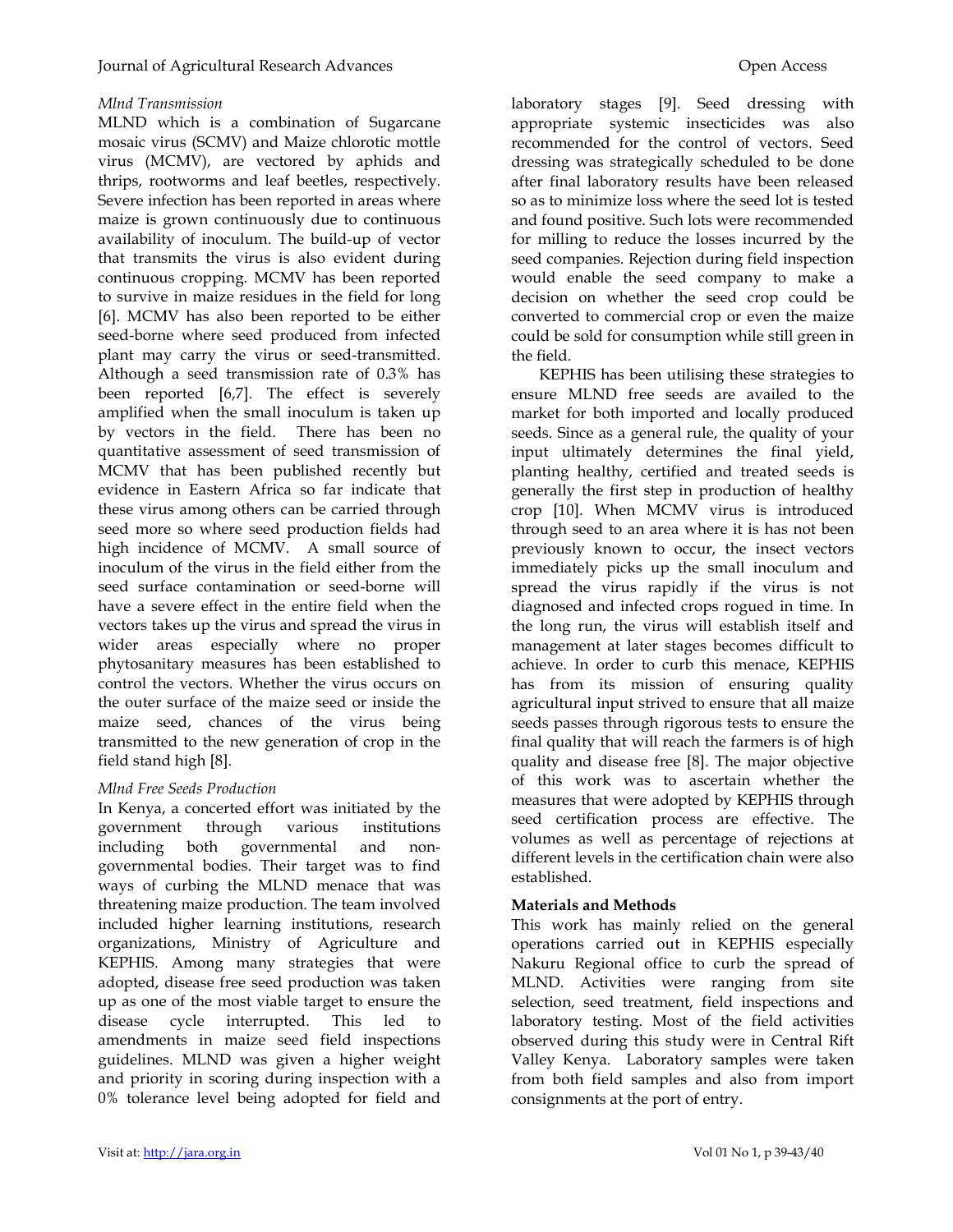### Mlnd Seed Sampling Procedure

Field inspection of maize crop after amendments of seed certification protocol is done three times. For 1 to 2.5 Hectares, 2000 maize plants are counted;. At final level inspection, MLND infected plant is not supposed to be present in the field during inspection. First inspection is done one month after planting, where a tolerance of not more than 1% is accepted but with recommendations for rouging infected plants. Second inspection is done six weeks after planting or two weeks after first inspection. At this stage, the crop is almost flowering, detasseling and off type rouging underway. MLND infection of more than 0.9% is an automatic rejection. Rouging is recommended at this stage. Second inspection rouging is allowed for 0.9% infection and below.

For 3rd and final inspection MLND tolerance is curbed at one per cent although the tolerance percentage is expected to be lowered to zero per cent at this stage. The 3rd and final inspection is done normally one week after 2nd inspection. During this inspection, whenever MLND is spotted in the field under inspection, an outright rejection is done, tolerance is pegged at zero percent.

#### Sampling Process for Laboratory Confirmation for Mlnd

Each seed crop after harvesting and shelling was sampled for MLND laboratory confirmatory test. For imported maize seeds, a sample was taken at the port of entry where the seeds are held while awaiting the outcome of the laboratory results. For locally produced seeds, immediately after shelling and before transportation, an inspector took a sample using a sampling probe. Labelling of the sample was done by the inspector filling all the sample details in the official KEPHIS SR9 forms before the sample being dispatched to the KEPHIS Molecular laboratory for testing.

#### Laboratory Diagnosis of Mlnd

KEPHIS has equipped three molecular testing laboratories that carry out MLND diagnosis. These are the Molecular laboratory at Plant quarantine and Biosafety Station, KEPHIS headquarter molecular laboratory and Molecular Testing Laboratory at KEPHIS Nakuru. Official samples are received accompanied by KEPHIS FormSR9 forms which contain all the details of the sample. The information on the Form SR9 was captured in the database and the sample

bags coded with an identity number for use in the laboratory. Four hundred seeds per sample were planted in sterile media (Current ISTA Rules 2018) and incubated at 20 $^{\circ}$ C to 30  $^{\circ}$ C for seven days until the sample was at two leaf stage. The sample was then harvested by cutting the tips of each seedling of the sample into a labelled sample bag for crushing. RNA was then extracted from the leaf using modified CTAB method. Positive control, blank (EB), and water were used as control in the process of real time PCR. The primers indicated in Table (1) were used. Table 1. Primers for MCMV and SCMV

The results were collected basing on the

| MCMV-F        | $5'$ – CCG GTC TAC CCG AGG TAG AAA - 3'     |
|---------------|---------------------------------------------|
| MCMV-R        | - 5' – TGG CTC GAA TAG CTC TGGB ATT T- 3'   |
| MCMV-P        | $5^\circ$ = CAG CGC GGA CGT AGC GTG GA- 3'  |
| <b>SCMV-F</b> | $5'$ – CCA GGC CAA CTT GTA ACA AAG C-3'     |
| <b>SCMV-R</b> | 5' –CAT CAT GTG TGG ATA AAT ACA GTT GAA-3'  |
| <b>SCMV-P</b> | $5'$ -- TGT CGT TAA AGG CCC ATG TCC GCA $'$ |

CT Values of each sample which corresponded to the viral load in each sample. The laboratory results were communicated back to the merchant and the sampler advising whether to process or reject the seed lots. The crop rejected in the field depending on the age of the crop was not harvested until other seed crops have been harvested.

#### Results

Field Rejections Between 2013 and 2016 in Kenya were evaluated and illustrated in Table  $\mathcal{D}$ 

| Number | Region                       | Area rejected in Ha. |
|--------|------------------------------|----------------------|
| 1      | North Rift(Kitale Region)    | 154.7                |
| 2      | Central Rift (Nakuru Region) | 408                  |
| 3      | Embu                         | 4.5                  |
| 4      | Nairobi                      | 1.9                  |
| 5      | Kisumu                       | 0.0                  |
| 6      | Mombasa (Bura and Taveta)    | 0.0                  |
| Total  |                              | 569.1                |

Real-time PCR laboratory results since the year 2013 were evaluated and illustrated in Table 3.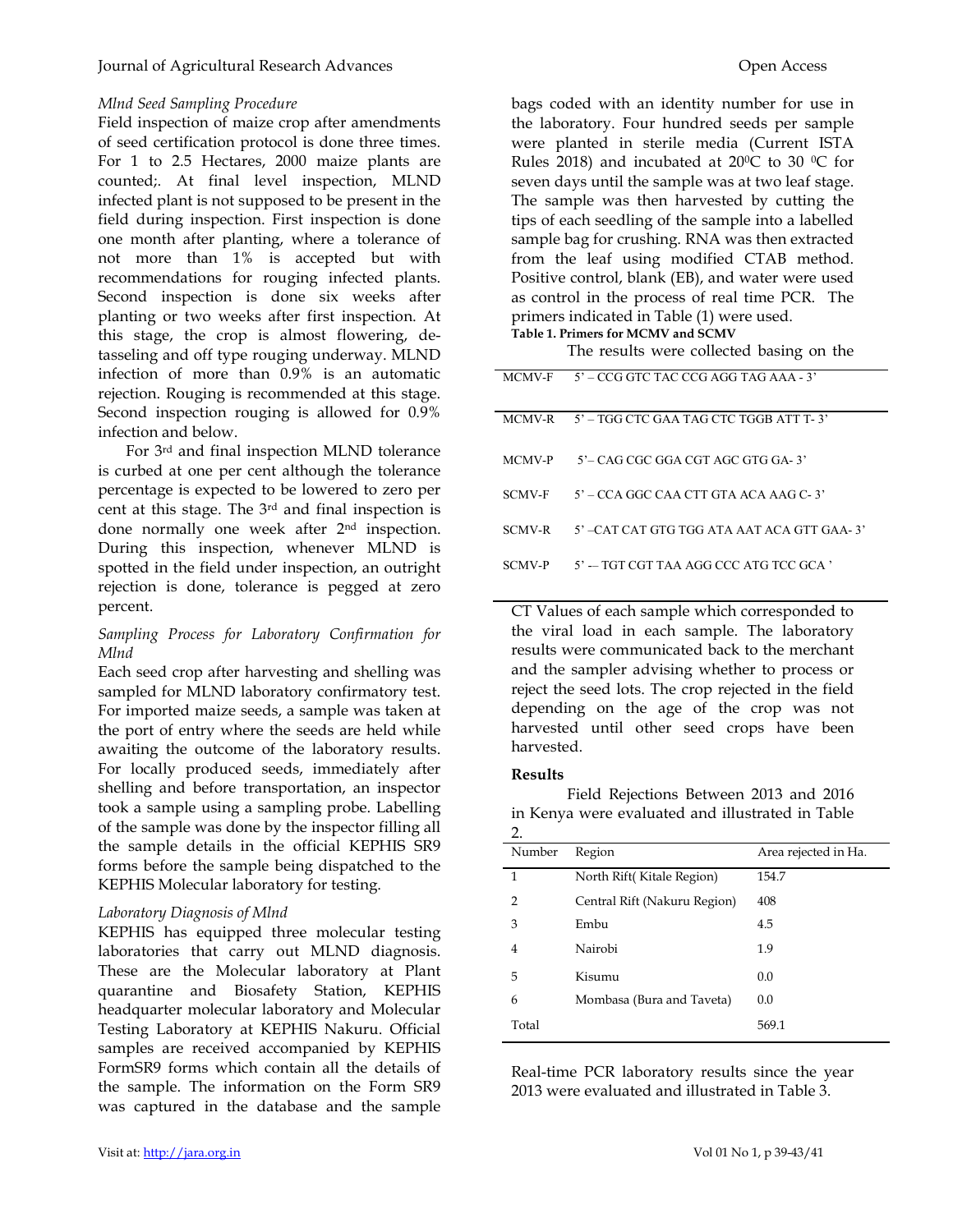| No.            | Period | No. of      | No. of MLND    | No. of MLND    |
|----------------|--------|-------------|----------------|----------------|
|                |        | <b>MLND</b> | samples Tested | samples Tested |
|                |        | samples     | Negative       | Positive       |
|                |        | received    |                |                |
| 1              | 2014   | 1444        | 1406           | 38 (2.6%)      |
| $\overline{2}$ | 2015   | 2088        | 2040           | $48(2.3\%)$    |
| 3              | 2016   | 784         | 776            | $8(1.02\%)$    |
| Total          |        | 4316        | 4222           | $91(2.1\%)$    |

#### **Discussion**

On average, one hectare of maize crop seed can yield up to 2,940Kgs. From the field rejections above, a total of 569Ha of seed crop have so far been rejected. These translate to 1,672, 860 Kgs of maize seed crop that was rejected in the field. Normally, for small scale farmers, the seed companies package their maize seed in 2kg packet. A two kilogram packet of maize seed retails at an average price of US \$ 3.6. Working with the above figures projects to seed companies having lost up to US \$ 3,011,148 from the field rejections alone. Calculations from the rejections done at the laboratory level shows that 1.5M Kg of seeds that were rejected could otherwise have fetched up to US Dollars 2,700 000. In total on average, seed companies lost more than US Dollars 5,711,148this amount is excluding losses incurred from other cost of production that were already invested by this seed companies during the process of this seed production to the levels at which rejections were done [10].

On combating MLND, the results above include samples that were from both local and imported consignments sampled during the period. From the above results, 2.3%of total samples that were tested during the period between 2013 and 2015 tested positive for MLND. Each sample represents a seed crop harvested from a field of not more than 2.5Ha. On average, a seed crop would range between 5000kgs to 40,000kg of maize. An average of 1.5million Kilograms of MLND infected maize seed were prevented from reaching the farmers in Kenya during that period. This amount of seeds plus more others rejected during field inspection together would have provided a huge amount of inoculums for spreading MLND [11]. This would have been a big blow to the fight against MLND especially where the seeds would have been purchased and planted in many parts of the country.

It had been had no positive samples properly due to their geographical isolation from maize growing areas in Kenya [12]. On the other hand, the central Rift has had the highest rejections considering that this is the area where the disease was first reported in Kenya. Furthermore, cultural practice for maize farmers in this region could have immensely contributed to this since small scale farmers had maize on their farms throughout the year. The climate in the central and south Rift could also favour the disease since it is almost evergreen throughout the year. Trend analysis of the above results indicates that the disease severity has been on the decline since 2012 [13].

#### Conclusion

Embracing the idea of disease exclusion has been and is still the best ever approach in disease management MLND not being an exception. From the data above, a long stride was made in management of MLND in Kenya through the amendment of seed certification guidelines. Laboratory testing plays an important role in management of disease especially where many seed lots that were approved at field level failed at the laboratory stage. The overall multiplier effect of a single infected plant in a seed crop field is generally large when not controlled. Striving at ensuring high quality of agricultural input, if well implemented can ultimately help in ensuring food security globally. MLND is still a disease in Maize that still requires monitoring in irrigated field where there is no observation of closed seasons for maize.

#### Recommendation

Evaluations for new maize varieties for resistance or tolerance to MLND should be augmented in management of MLND. Seed certification measures that have led to the reduction of the disease should be entrenched in the seed laws and implemented fully. Irrigation schemes and other seed growers should be guided to observe closed maize season to reduce disease inoculum. Phytosanitary measures should be observed strictly even for seed material to exclude MLND from countries where it is not known to occur. A full proof of laboratory test for MLND should be demanded at all border points to ensure the disease is managed and spread to disease free countries is controlled. National laboratories